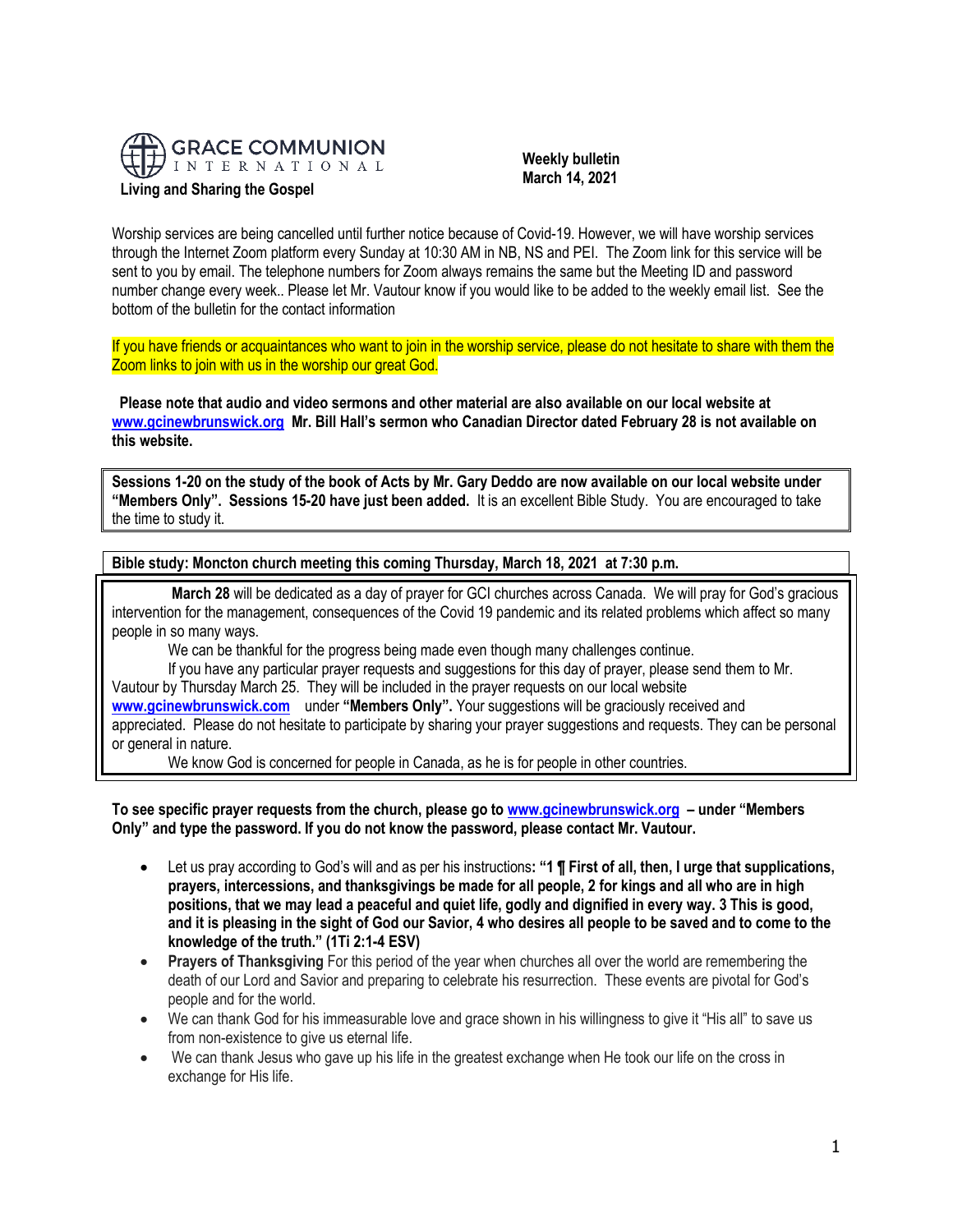- Let us pray for the church that God will enlightened and open our eyes to appreciate this immeasurable act of love.
- Let us pray for the world and for the return of Jesus to put an end to the suffering and the pain experience on this earth.
- Let us pray that more and more people will have their eyes opened to the truth that true freedom can only be found in Jesus. Jesus said, **"If you abide in my word, you are truly my disciples, and you will know the truth, and the truth will set you free. (John 8:31-32)**
- Let us pray for one another that Jesus will continuously invigorate us by his presence to live in the obedience of faith.
- Let us pray that we will present ourselves to God as those as those who have been brought from death to life and our members to God as instruments of righteousness (Rom. 8:13b)
- Let us thank God for the joy of salvation!

**Offerings: (Paraphrase of some information given by Mr. Hall, GCI Canadian Director)**: Just a reminder that any donations we receive via either Credit Card or Canada Helps are subject to about a 3-3.5% fee which means any donations we receive for your congregation, are reduced by that amount. Direct Debit (Pre-authorized Payment) or E-Transfers have much lower transaction fees, that we do not back charge to the local congregation. (Cheques do not have a transaction fee). One can send E-transfers t[o khorwood@gcicanada.ca](mailto:khorwood@gcicanada.ca) (her full name is Kathleen Horwood) if their bank uses INTERACT. In the subject or message line, write the name of your church and your member number. There is no need for a password as your offering will directly immediately in the GCI church bank account. Most bank send an immediate confirmation of successful deposit. If you do not know your member number, please write to Mr. Vautour at the email address below.

You can send your offering directly by cheque to the following address: **Grace Communion International- Canada, Suite 203A, 2121 Airport Dr., Saskatoon, SK 7SL 6W5.** If you prefer, you can also call **1-306-653-2705.** 

*You can also donate via phone using a credit card, or via Canada Helps using the donate button on our website* **at <https://www.canadahelps.org/en/dn/7735> .** *All donations received via "Canada Helps" are credited to the members local congregation. It is therefore important that you include your address and other information Canada Helps asks.*

**T4 FYI** *some may ask about donations they gave via Canada Helps. As a registered Canada Helps issues tax receipts for donations to the church given through their portal (website). (From Mr. Bill Hall, Canadian Director Feb. 6, 2021)*

**Important Notice: if you have and are giving your offerings directly to GCI either by regular post, telephone or automatic withdrawal from your bank account, credit card or e-transfers, you will receive a tax receipt directly from the GCI head office in Saskatoon, Saskatchewan.** 



## **Mentorship March 2021 Update – Video Transcript**

-------------------------------------------------------------------------------------------------------------------------------------------------------------------

Hello Church. We are winding down the season of reflection and preparation that brings us to Easter. The months of winter seem to move with a slower and perhaps more deliberate rhythm – I think it is by God's design that we are given the seasonal changes to provide a disruption to our routine. In similar fashion the worship calendar taps into our rhythms to disrupt us from life's busyness to draw our attention to Jesus – his life, his salvific work, and especially to the reality that he is

present with us. It is extraordinary to consider the benefits we have because of Jesus – it is in him that we live and move and have our being. All that we have and all that we are is in him. It is Jesus who holds all things together. In John's Gospel Jesus says he came to give us life in abundance. So, what does that mean to a person living in the 21<sup>st</sup> century? Especially in our materialistic, consumer-driven world. It comes down to our understanding of abundance. Was Jesus talking about financial wealth and the accumulation of physical stuff? This was not the intent of his communication. The "zoe" life (the Greek work for life in John chapter 10) that he was speaking of springs from a conscious, tangible, daily relationship with him. It is by being with him that his nature transforms our nature. It is his love that fills our life so that we can love; it is his faith that stands for us so that we can be faithful; and it is his peace that comforts us in life's storms. True, abundant living does not happen apart from Jesus. **[Acts 4:13](https://biblia.com/bible/niv/Acts%204.13)** says this about Peter and John: **"Now when they saw the boldness of Peter and John, and perceived that they were uneducated, common men, they were astonished. And they recognized that they had been with Jesus."** – They had been with Jesus. It is so easy to be jealous of the original disciples. What would it be like to spend three years following Jesus around Israel and having personal interaction? We can relive the experiences as we interact with the written word which is deeply meaningful. And the really good news is that we, too, can be with Jesus by communing with Him because he is the Living Word of God. Listen to Commentator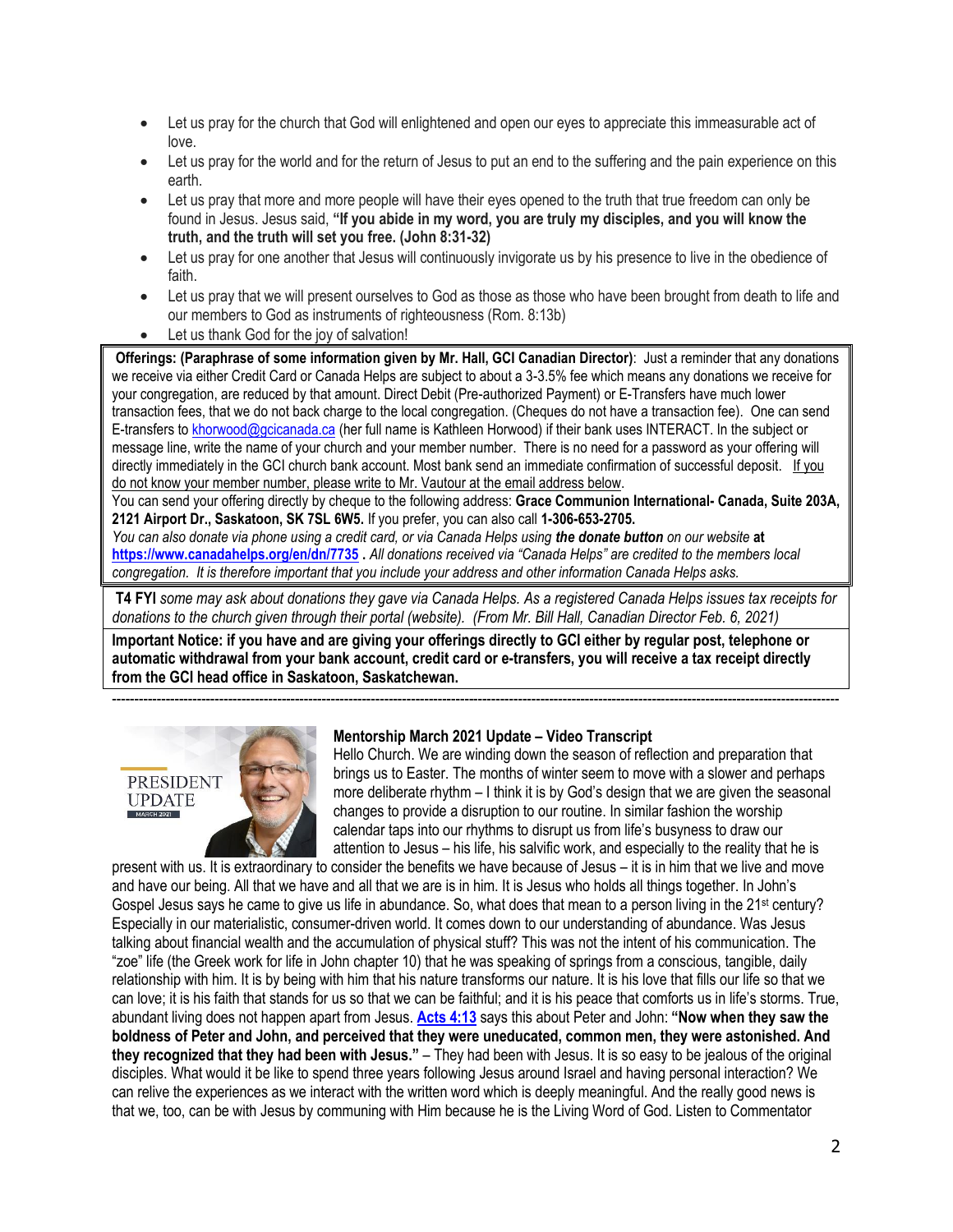Matthew Henry. *"Those that have been with Jesus, in converse and communion with him, have been attending on his word, praying in his name, and celebrating the memorials of his death and resurrection, should conduct themselves, in everything, so that those who converse with them may take knowledge of them that they have been with Jesus; and this makes them so holy, and heavenly, and spiritual, and cheerful; this has raised them so much above this world, and filled them with another."* This concept of "being with" translates to how we approach ministry. After the Damascus Road experience, the Apostle Paul was in Arabia for three years and during this time was being taught by Jesus. It is this same Apostle who instructed the Corinthian church to follow him as he followed Christ. The list of Paul's protégés is quite long, with Timothy and Titus being the most notable. Bible Professor Dr. Andreas Köstenberger says *"While Paul preached the gospel everywhere, he went and planted numerous churches, perhaps his most important contribution was mentoring men such as Timothy and Titus."* Paul approached ministry with the intention that he would pass along what he knew and what level of expertise he had to other capable men and women so that Gospel Messengers would multiply, and that Jesus would be made known. There are many facets to mentoring. Sponsorship mentoring: Barnabas did this for Paul as he began his ministry. Barnabas lent his good name and credibility to Paul. He opened doors Paul could not open for himself. Paul in turn shows a more intensive style of mentoring in his relationship to Timothy. He intentionally takes Timothy under wing and disciples him. In essence he is a teacher, model, and guide for Timothy. He whole-heartedly believes that Timothy can care for the church in the same way that Paul does. Over the course of time, he sends him out to serve as a church Bishop. Back in the early 2000's I spent two years in a mentoring relationship with my good friend and pastor Bill Winn. Once Bill completed his internship and answered the call to pastor our GCI congregation in Richmond, VA he gave me this plaque. (READ) Mentoring happens in seasons of time. Over the last few years, I have been learning about reverse mentoring. I have younger staff members who help me learn about their generational preferences and creative ways of thinking and operating. Being that we are an international fellowship I engage with multiple people groups around the world, and I must learn from them if I am going to serve them well. In their book Connecting, Paul Stanley and Bobby Clinton sum up mentoring this way – *Mentoring is a relational experience in which one person empowers another by sharing God-given resources.* Having a relational guide to help you increase your knowledge base and learn new skills is an awesome gift to treasure. In 2021 our Media department will be creating video clips to better define and educate us about the GCI ministry tools and values. The Apprentice square is a specific clip that will unfold more about the methodology and power of mentoring I think Jesus was onto something when he sent the disciples out two by two. Think of how they learned from one another and the support they felt. Earlier we talked about how it was Peter and John ministering together when the crowd identified their intimate tie to Jesus. It circles back to acknowledging and celebrating Jesus. As we make final preparations for Easter, may we be in a posture that allows us to whole-heartedly receive the overflowing graces of Good Friday and Resurrection Sunday. Our forgiveness and salvation was made secure with Christ's willing sacrifice on that dark Friday afternoon. And our hope and assurance for eternal life with Jesus was solidified when the Father raised him, and he went triumphantly out of the tomb. Amen, and amen

## **REVELATION: REVELATION 3:1-6 – SARDIS: THE "DEAD" CHURCH**



## **The "dead" church**

\_\_\_\_\_\_\_\_\_\_\_\_\_\_\_\_\_\_\_\_\_\_\_\_\_\_\_\_\_\_\_\_\_\_\_\_\_\_\_\_\_\_\_\_\_\_\_\_\_\_\_\_\_\_\_\_\_\_\_\_\_\_\_\_\_\_\_\_\_\_\_\_\_\_\_\_\_\_\_\_\_\_\_\_\_\_\_\_\_\_\_\_\_\_\_

*The church at Sardis was described as being "dead" (3:1). It appeared to be alive – had "a reputation of being alive" – looked spiritually vibrant on the outside – but was spiritually lifeless. The church was Christian in name only. This recalls Christ's scathing rebuke of the Pharisees who "look beautiful on the outside but on the inside are full of dead men's bones and everything unclean" ([Matthew 23:27](https://biblia.com/bible/niv/Matt%2023.27)).*

*Says G.R. Beasley-Murray: "The appearance [of the Sardis church] is that of a*  beautifully adorned corpse in a funeral parlour, and the Lord is not deceived"

*(Revelation,* p. 95). The church needed to stir up the living Spirit of God in order to come to life.

What was dead about the church and what needed reviving? First, there was no indication of persecution or trouble from outside forces. Neither was there any heresy within, in contrast to some of the other churches. Things seemed to be peaceful and religiously correct. Perhaps it was a church that was too good to be true. Its religiously proper appearance may have only meant that it had fully and silently compromised with the truth and the pagan society around it.